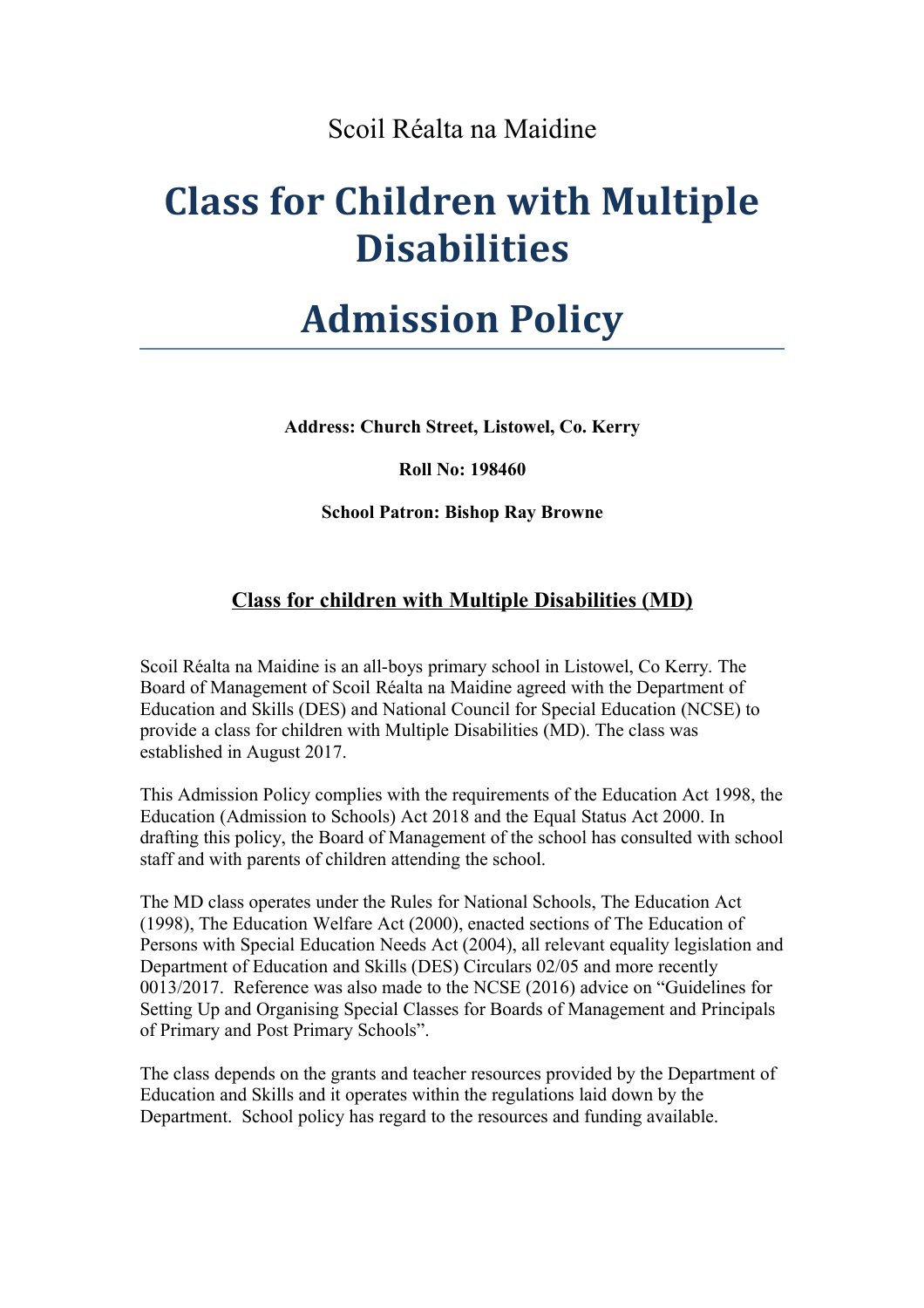This policy document was formulated through a process of collaboration with The National Educational Psychological Service (NEPS) and three other schools in Kerry with MD classes. It will be reviewed regularly.

#### **SECTION 1: GENERAL INFORMATION**

#### **What are Multiple Disabilities (MD)?**

Pupils assessed with multiple disabilities (MD) meet the criteria for **two or more low incidence disabilities, as outlined below.** In consultation with the Special Education Needs Organiser (SENO), this is in line with Circular 02/05, until instructed otherwise. Further detail of each category is found in Appendix 1.

| <b>Low incidence Disabilities</b>                                    |  |  |  |  |  |
|----------------------------------------------------------------------|--|--|--|--|--|
| <b>Physical Disability</b>                                           |  |  |  |  |  |
| <b>Hearing Impairment</b>                                            |  |  |  |  |  |
| <b>Visual Impairment</b>                                             |  |  |  |  |  |
| <b>Emotional Disturbance</b>                                         |  |  |  |  |  |
| <b>Severe Emotional Disturbance</b>                                  |  |  |  |  |  |
| <b>Moderate General Learning Disability</b>                          |  |  |  |  |  |
| <b>Severe/Profound General Learning Disability</b>                   |  |  |  |  |  |
| <b>Autism/Autistic Spectrum Disorders</b>                            |  |  |  |  |  |
| <b>Specific Speech and Language Disorder</b>                         |  |  |  |  |  |
| Assessed syndrome in conjunction with one of the above low incidence |  |  |  |  |  |
| disabilities                                                         |  |  |  |  |  |
| <b>Multiple Disabilities</b>                                         |  |  |  |  |  |

#### **What is a MD Class?**

Special classes are part of a continuum of educational provision that enables students with more complex special educational needs to be educated, in smaller class groups, within their local mainstream schools. They offer a supportive learning environment to students who are unable to access the curriculum in a mainstream class, even with support, for most or all of their school day. Students enrolled in special classes should be included in mainstream classes to the greatest extent possible, in line with their abilities. In addition, there will be opportunities for reverse inclusion, whereby mainstream students participate in the MD class also.

#### **What Happens in MD Class?**

- Children learn different skills individually and in small groups in the MD class and they practise the skills in their mainstream respective classrooms.
- Children from mainstream classes work with the children from the MD class, through children in the MD class integrating into mainstream and through reverse inclusion.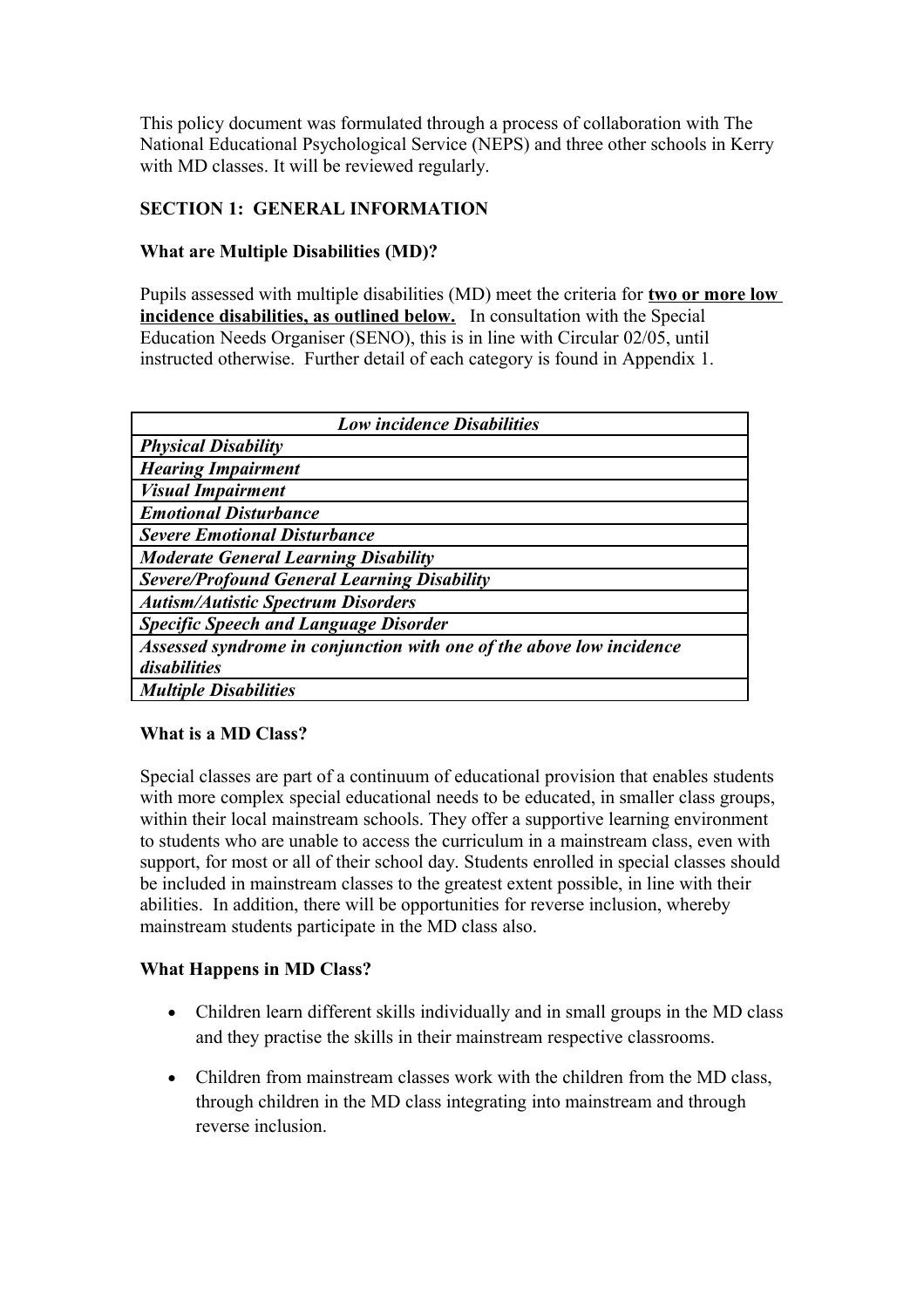- There is regular communication between the mainstream class and the MD class teachers/SNA's.
- In line with the Continuum of Support, there will be Individual Educational Planning for the children with the school and parents.
- Children in the MD class follow the primary school curriculum, differentiated, as appropriate, to their individual needs.
- Children are enabled to become independent learners and be able to ask for help when they need it.
- Children's self-confidence and self-esteem is developed.
- Children's emotional and behavioural self-regulation is nurtured.
- Literacy and numeracy skills are reinforced.
- Children's social skills especially interacting and communication with their peers is targeted.
- Listening skills and following instructions are enhanced.
- Children's awareness of their strengths and needs is promoted.
- Children's organisational and motor skills are developed.
- Children are taught coping skills for various situations in everyday life.

Sample Timetables can be found in Appendix 4.

#### **SECTION 2: ENROLMENT**

#### **Criteria for Enrolment**

- 1. The class is intended for pupils who have a diagnosis of two low incidence disabilities (see Appendix 1).
- 2. Relevant Professional Reports must clearly outline the categories of low incidence disabilities of the pupils in line with Circular 02/05.
- 3. There is a maximum allocation of six children to the class.

#### **Procedures**

- 1. The registration process begins with a telephone call or visit from the parents/guardians.
- 2. Parents/guardians seeking to enrol their child in the MD Class in Scoil Réalta na Maidine are requested to complete an enrolment application form available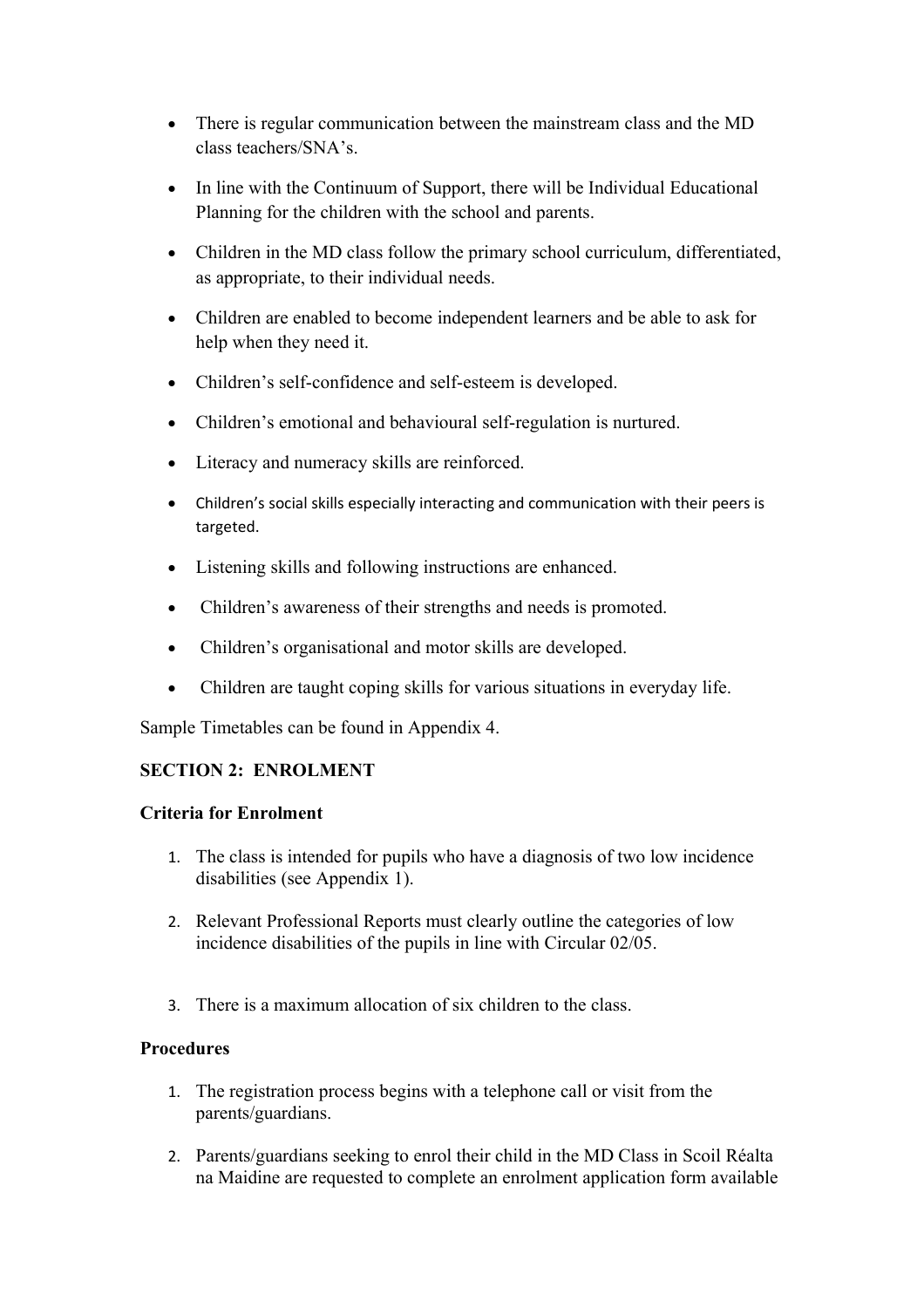from the school. This includes: the '*Application to Enrol Form'* of Scoil Réalta na Maidine and the NCSE Form 7 '*Notification to NCSE of Enrolment in Special School/Special Class'*. A recommendation from a relevant professional for placement in a Special Class setting is required also.

- 3. The fully completed forms are returned to the school along with copies of the relevant and comprehensive professional reports. Appendix 1 outlines the professional reports required.
- 4. Applications with relevant reports will then be submitted for review to the Advisory Board (AB). The AB meets to discuss all referrals and advise the Board of Management of the school as to the children who should be offered the available places in the MD Class.

The AB comprises of:

- The School Principal;
- The Special Class Teacher;
- The Special Education Needs Organiser (consulted as required).

At the request of the principal, the AB meet as needed.

- 5. A recommendation based on the available professional reports using a '*Priority Rating Scale'*, while also recognising the rights of parents to enrol their child in the school of their choice, will be made by the Board of Management. (See Appendix 3 for details on the '*Priority Rating Scale'*).
- 6. Parents/guardians are notified of a placement within 21 days from the receipt of the completed enrolment application form and required professional reports. Parents must respond within the timeframe specified by the principal, in line with NCSE closing dates for applications on any given year, if appropriate.
- 7. The MD Class may have unfilled spaces if:
	- a) There are fewer applicants than places, or
	- b) If applicants decline the offer of a place.

These available places may be offered to:

- i) The next highest ranked applicant from the admissions process.
- ii) Applicants deemed suitable and eligible for a MD Class placement by another AB in the area but fail to secure a place due to lack of available spaces in their local area.
- iii) Children who are attending a MD Class in another school but who are moving to the Listowel area.
- iv) Children who applied for MD Class placement after the closing date for application. These children's suitability and eligibility will need to be established. As it would not be feasible to reconvene an AB meeting, the members should be contacted and their opinion sought on the eligibility and suitability of the candidate.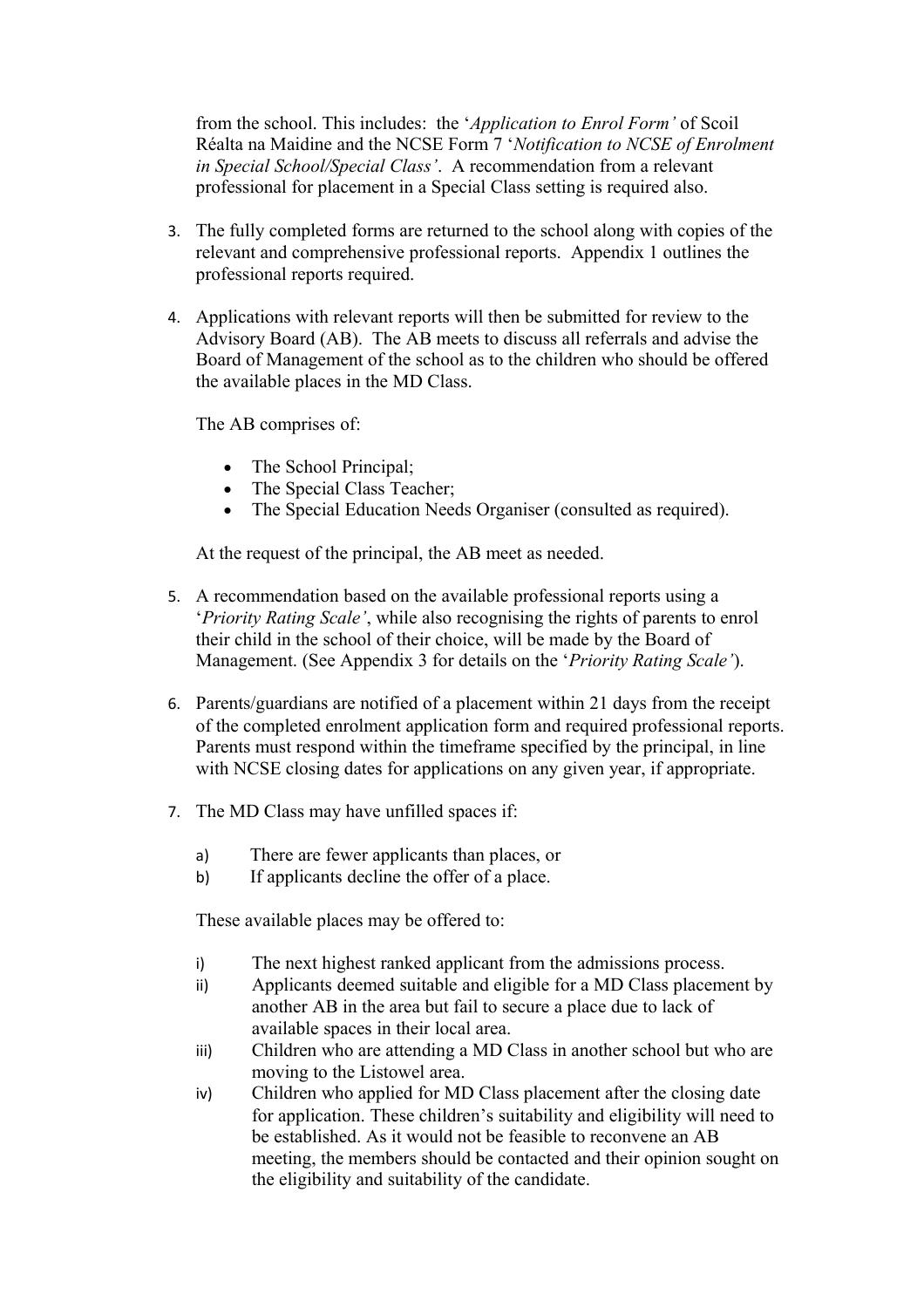- v) In instances where there is spare capacity in a MD Class because of insufficient eligible children, the Board of Management may offer a place to a maximum of two pupils who do not meet the eligibility criteria but who could benefit from enrolment in the class for one year on a concessionary basis. Such placements must be supported by the SENO. The question of the continued enrolment of these pupils can only be considered once all eligible pupils have been accommodated.
- 8. Parents accepting a place in the MD Class must forward a completed registration form and include a birth certificate to the school. The child will be registered under the name which appears on the birth certificate. The address at which the applicant resides will be the address used by the school for correspondence regarding enrolment. Where specific legal documents outline the family status/custody arrangements relating to the child, details of the arrangements should be provided. Subsequent legal changes to the name or guardianship of the child should be communicated in writing to the school.

#### **SECTION 3: APPEALS**

In consultation with the AB, the Board of Management of Scoil Réalta na Maidine in compliance with Sections 19(3) of the Educational Welfare Act 2000 will make a decision in writing in respect of an application for enrolment within 21 days of the receipt of complete enrolment applications. The AB will inform the parents/guardians in writing of that decision.

Parents/guardians will be informed of their entitlement to appeal a decision of the Board of Management in relation to a refusal to enrol in the letter issued 21 days after the date for the receipt of applications. (Please note the address at which the applicant resides will be the address used by the school for correspondence regarding enrolment).

If the Board of Management refuses to enrol a child in the school, the parents/guardians of the child may appeal the decision at local level. The appeal must be submitted within 10 days of the date of the refusal to enrol. It must be made in writing, addressed to the Chairperson of the Board, and clearly state the grounds for the appeal. The Board of Management will respond within 10 days of the receipt of such an appeal.

If following the conclusion of the appeal procedures at school level, the parents/guardians are dissatisfied with the decision made, those parents/guardians have a statutory entitlement under Section 29 of the Education Act (as amended by Section 4 of the Education (Miscellaneous Provisions) Act 2007, to appeal that decision to the Secretary General of the Department of Education and Skills. It should be noted that such an appeal must be lodged within 42 days of the school's refusal to enrol.

Details on appealing decisions on enrolment under Section 29 of the Education Act (as amended by Section 4 of the Education (Miscellaneous Provision) Act, 2007), are available on the Department of Education and Skills website at [www.education.ie.](http://www.education.ie/)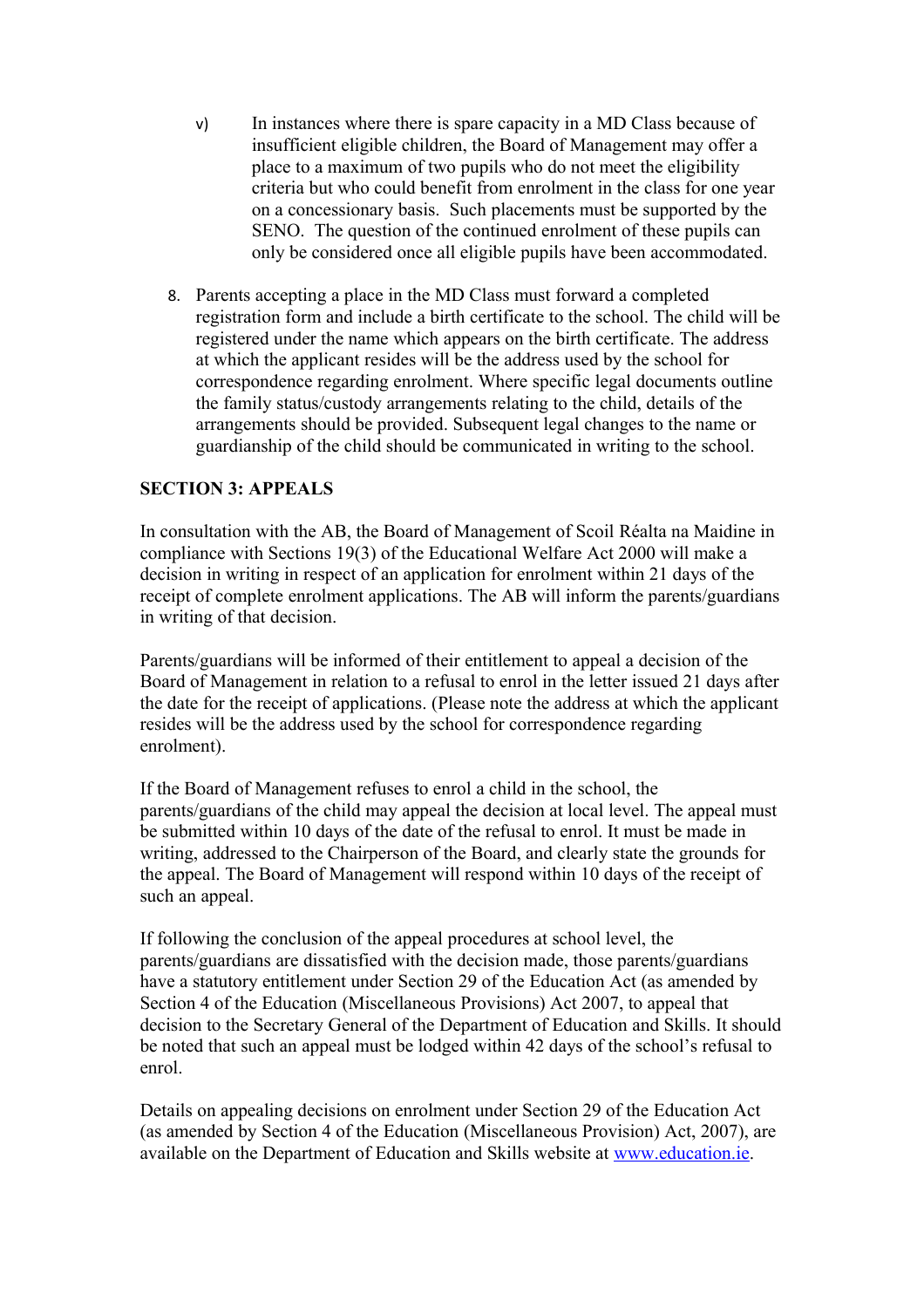#### **SECTION 4: EXCEPTIONAL CASES**

In consultation with the AB, the Board of Management of Scoil Réalta na Maidine reserves the right to refuse enrolment or, to rescind an offer of enrolment to any child, in exceptional cases. Such an exceptional case could arise where either:

- 1. The child has special needs such that, even with additional resources available from the Department of Education and Skills, the school cannot meet such needs and/or provide the child with an appropriate education.
- 2. In the opinion of the Board of Management, the child poses an unacceptable risk to other students, to school staff or to school property.

#### **SECTION 5: PROGRESS REVIEW**

An annual review meeting is held by the AB in the second term with respect to each child in the MD class. This timing is to facilitate potential NCSE deadlines. The purpose of the meeting is to review progress and to establish if the MD class remains the best placement for the child. Each child is discussed individually. The most up to date reports/information available on the child are presented to the AB. The child's current presentation and needs are then discussed by the team.

The AB is cognizant of the parents' views at all times. Prior to the annual review meeting of the AB, a formal meeting between each child's parents and MD class staff take place. The parents can then articulate their views on their child's progress and preference for their child's placement. Where possible, the voice of the child will also be included in this review.

Arising from the discussion a decision is reached as to whether or not the MD class remains the optimum placement for each child and is in the child's best interest.

In line with the NEPS/ DES (2010) Continuum of Support model, if it is no longer considered to be in the child's best interest or to be the placement of choice, then the child will be discharged and transition from the MD class. Discharge is made in line with the following criteria:

- 1. The AB in consultation with the MD class staff considers the pupil able to return to fulltime mainstream education.
- 2. The AB no longer considers the MD Class as the most suitable placement for the child's educational development.
- 3. The child's parents/guardians request transfer from the MD Class.
- 4. The AB deems that the child is no longer benefiting from the MD Class placement.
- 5. The child is no longer at the age appropriate level for primary school.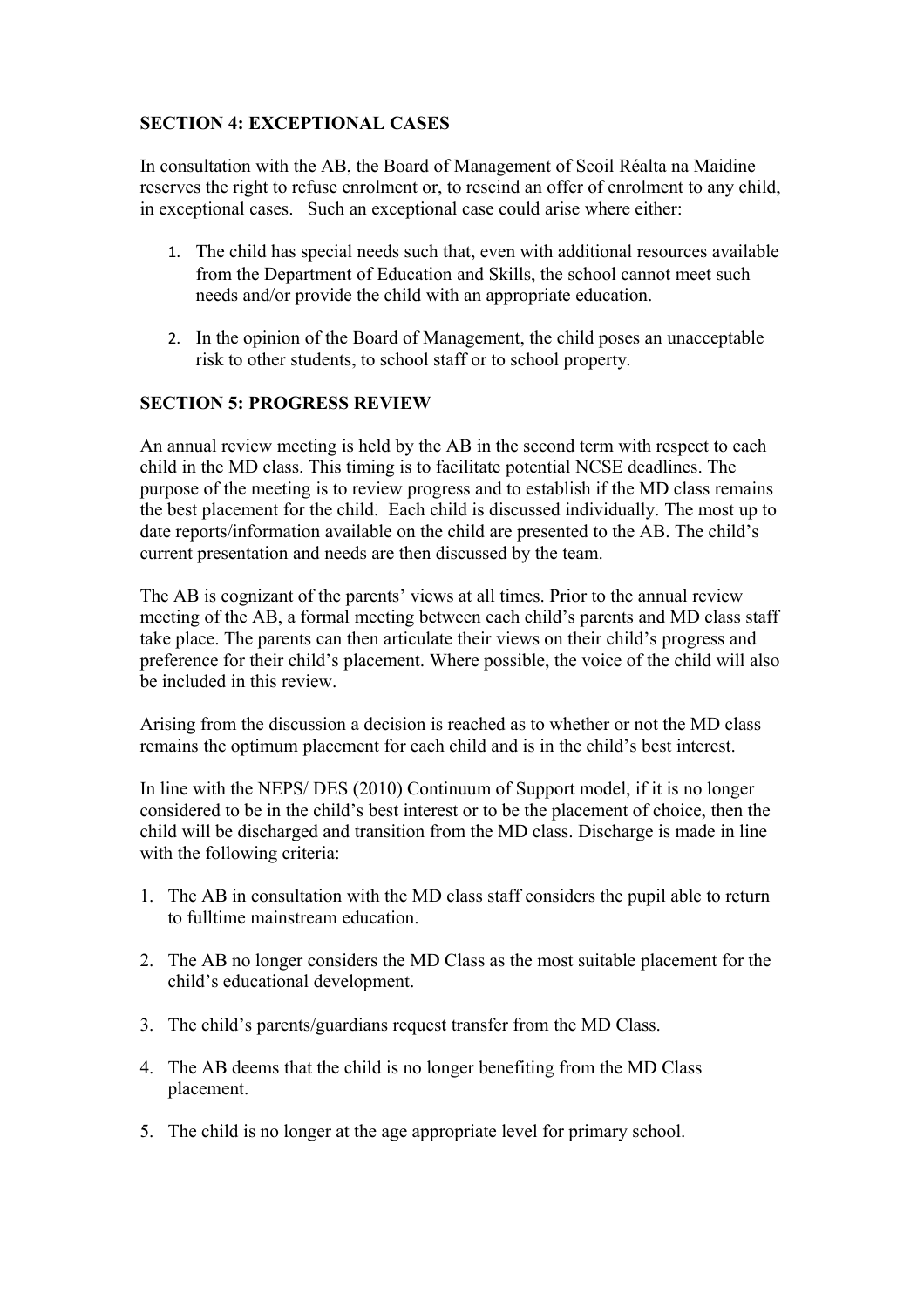The AB advises the Board of Management of the school on its recommendations following the review meeting.

#### **MD Class Transition**

Following transition from the MD class, the AB will also make recommendations on each child's on-going unique educational needs and MD needs. The AB will finalise a "*MD Class Report*" which includes the above recommendations. This report is furnished to the new school of each child leaving the MD Class. The MD class staff will liaise with the new school/class for each child leaving the MD Class. Advice on school transition will be guided by the NCSE (2016) guidelines for schools on "*Supporting Students with Special Educational Needs to make Successful Transitions".* 

#### **SECTION 6: POLICY APPROVAL/RATIFICATION**

The policy was ratified by the Board of Management of Scoil Réalta na Maidine.

Signed: \_\_\_\_\_\_\_\_\_\_\_\_\_\_\_\_\_\_\_\_\_\_\_\_ Chairperson, Board of Management

Date: \_\_\_\_\_\_\_\_\_\_\_\_\_\_\_\_\_

……………………………………………………………………………………………………..

The contents of this policy have been approved by St. Senan's Education office, acting on behalf of the Patron.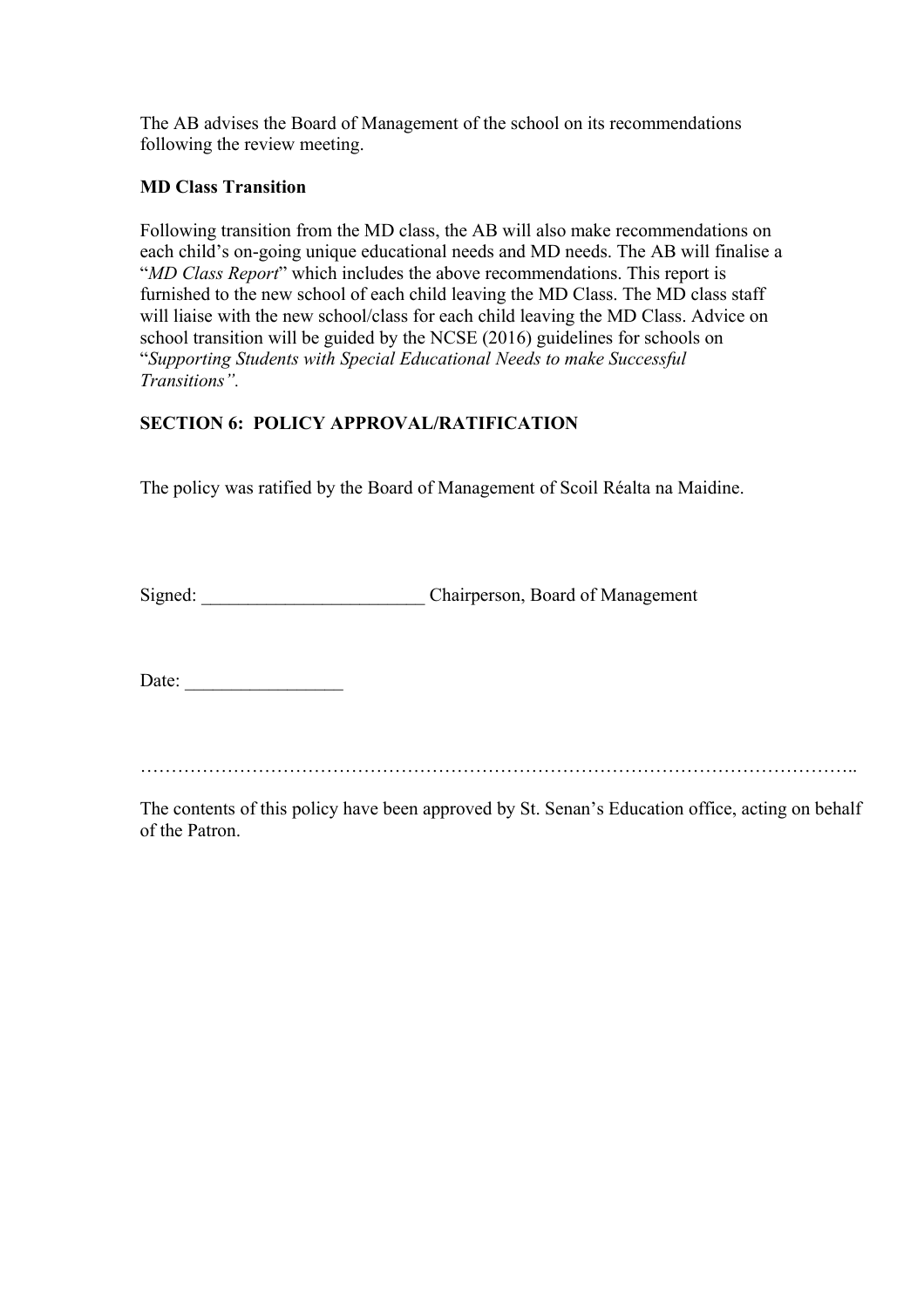## **APPENDIX 1**

### **CIRCULAR 02/05 CATEGORIES OF LOW-INCIDENCE SPECIAL EDUCATIONAL NEEDS**

#### **SECTION A**

This section sets out the various categories of low incidence disabilities and the level of resource teaching support available to schools in respect of each category.

| <b>Low Incidence Disabilities</b>                |  |  |  |  |  |
|--------------------------------------------------|--|--|--|--|--|
| <b>Physical Disability</b>                       |  |  |  |  |  |
| Hearing Impairment                               |  |  |  |  |  |
| Visual Impairment                                |  |  |  |  |  |
| <b>Emotional Disturbance</b>                     |  |  |  |  |  |
| <b>Severe Emotional Disturbance</b>              |  |  |  |  |  |
| Moderate General Learning Disability             |  |  |  |  |  |
| Severe / Profound General Learning Disability    |  |  |  |  |  |
| Autism / Autistic Spectrum Disorders             |  |  |  |  |  |
| Specific Speech and Language Disorder            |  |  |  |  |  |
| Assessed syndrome in conjunction with one of the |  |  |  |  |  |
| above low incidence disabilities                 |  |  |  |  |  |
| <b>Multiple Disabilities</b>                     |  |  |  |  |  |

This is an information note for professionals in relation to the various low incidence disability categories.

#### **Physical disability**

Such pupils have permanent or protracted disabilities arising from such conditions as congenital deformities, spina bifida, dyspraxia, muscular dystrophy, cerebral palsy, brittle bones, or severe accidental injury. Because of the impairment of their physical function they require special additional intervention and support if they are to have available to them a level and quality of education appropriate to their needs and abilities. Many require the use of a wheelchair, mobility or seating aid, or other technological support. They may suffer from a lack of muscular control and coordination and may have difficulties in communication, particularly in oral articulation, as for example severe dyspraxia.

#### **Hearing impairment**

Such pupils have a hearing disability that is so serious to impair significantly their capacity to hear and understand human speech, thus preventing them from participating fully in classroom interaction and from benefiting adequately from school instruction. The great majority of them have been prescribed hearing aids and are availing of the services of a Visiting Teacher. *(This category is not intended to*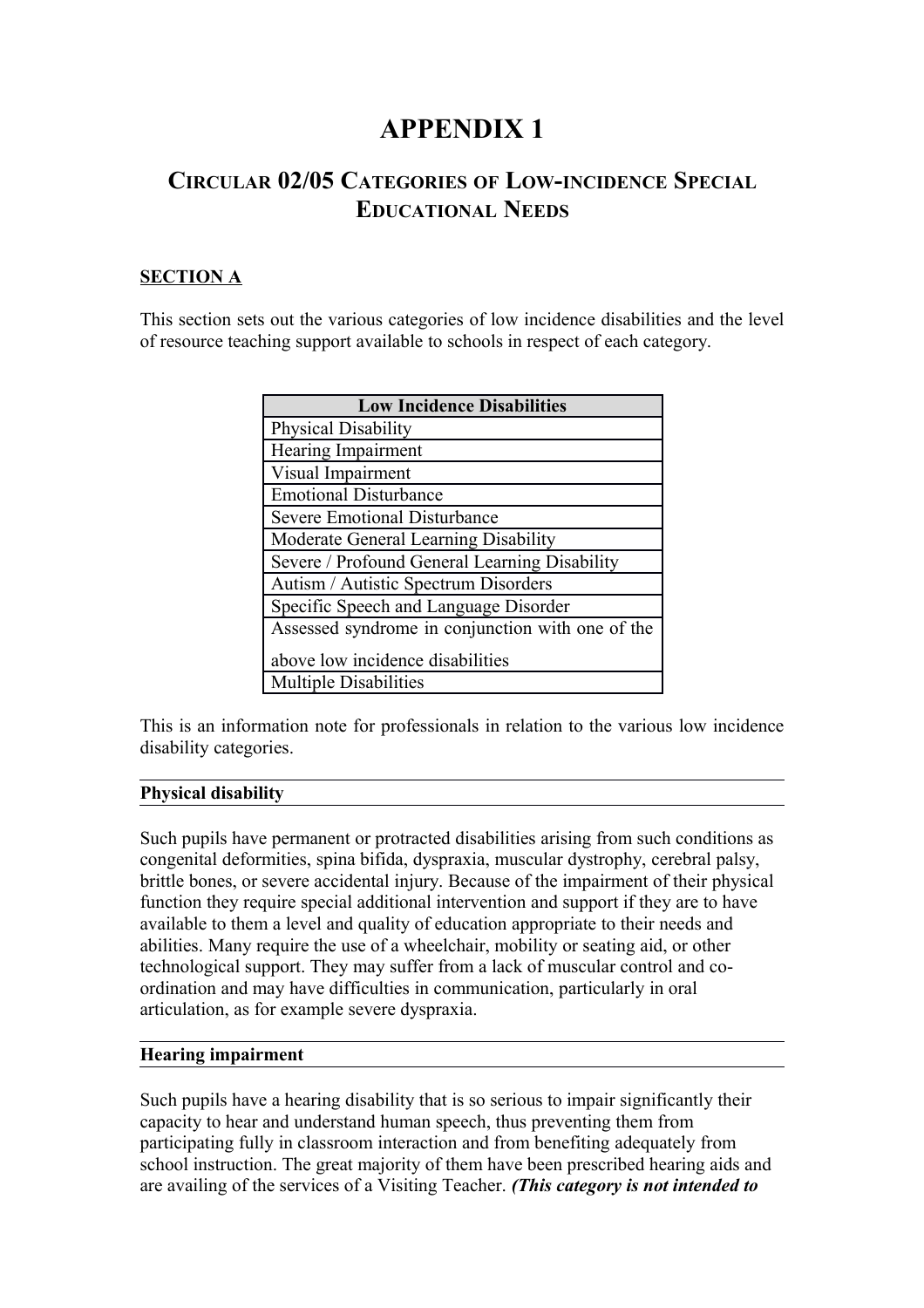*include pupils with mild hearing loss)***.** Where a pupil with a hearing impairment also meets the criterion for another low-incidence disability category, provision is allocated as for multiple disabilities.

#### **Visual impairment**

Such pupils have a visual disability which is so serious as to impair significantly their capacity to see, thus interfering with their capacity to perceive visually presented materials, such as pictures, diagrams, and the written word. Some will have been diagnosed as suffering from such conditions, such as congenital blindness, cataracts, albinism and retinitis pigmentosa. Most require the use of low-vision aids and are availing of the services of a Visiting Teacher. *(This category is not intended to include those pupils whose visual difficulties are satisfactorily corrected by the wearing of spectacles and/or contact lenses).* Where a pupil with a visual impairment also meets the criterion for another low-incidence disability category, provision is allocated as for multiple disabilities.

#### **Emotional disturbance and/or behaviour problems**

Such pupils *are* being treated by a psychiatrist or psychologist for such conditions as neurosis, childhood psychosis, hyperactivity, attention deficit disorder, attention deficit hyperactivity disorder, and conduct disorders that are significantly impairing their socialisation and/or learning in school. *(This category is not intended to include pupils whose conduct or behavioural difficulties can be dealt with in accordance with agreed procedures on discipline).*

#### **Moderate general learning disability**

Such pupils have been assessed by a psychologist as having a moderate general learning disability

#### **Severe or profound general learning disability**

Such pupils have been assessed by a psychologist as having a severe or profound general learning disability. In addition, such pupils may have physical disabilities. The pupil's full-scale IQ score will have been assessed as being below 35.

#### **Autism/autistic spectrum disorder (ASD)**

A psychiatrist or psychologist will have assessed and classified such pupils as having autism or autistic spectrum disorder according to DSM–V or ICD–10 criteria. In the interest of the pupil with an ASD and in order that the needs of the pupil are adequately addressed, it is important, where feasible, that for a definitive assessment of ASD, a multi-disciplinary assessment team should be involved. The need for a multi-disciplinary assessment is also in keeping with the policy of the National Educational Psychological Service (NEPS).

#### **Pupils with special educational needs arising from an assessed syndrome**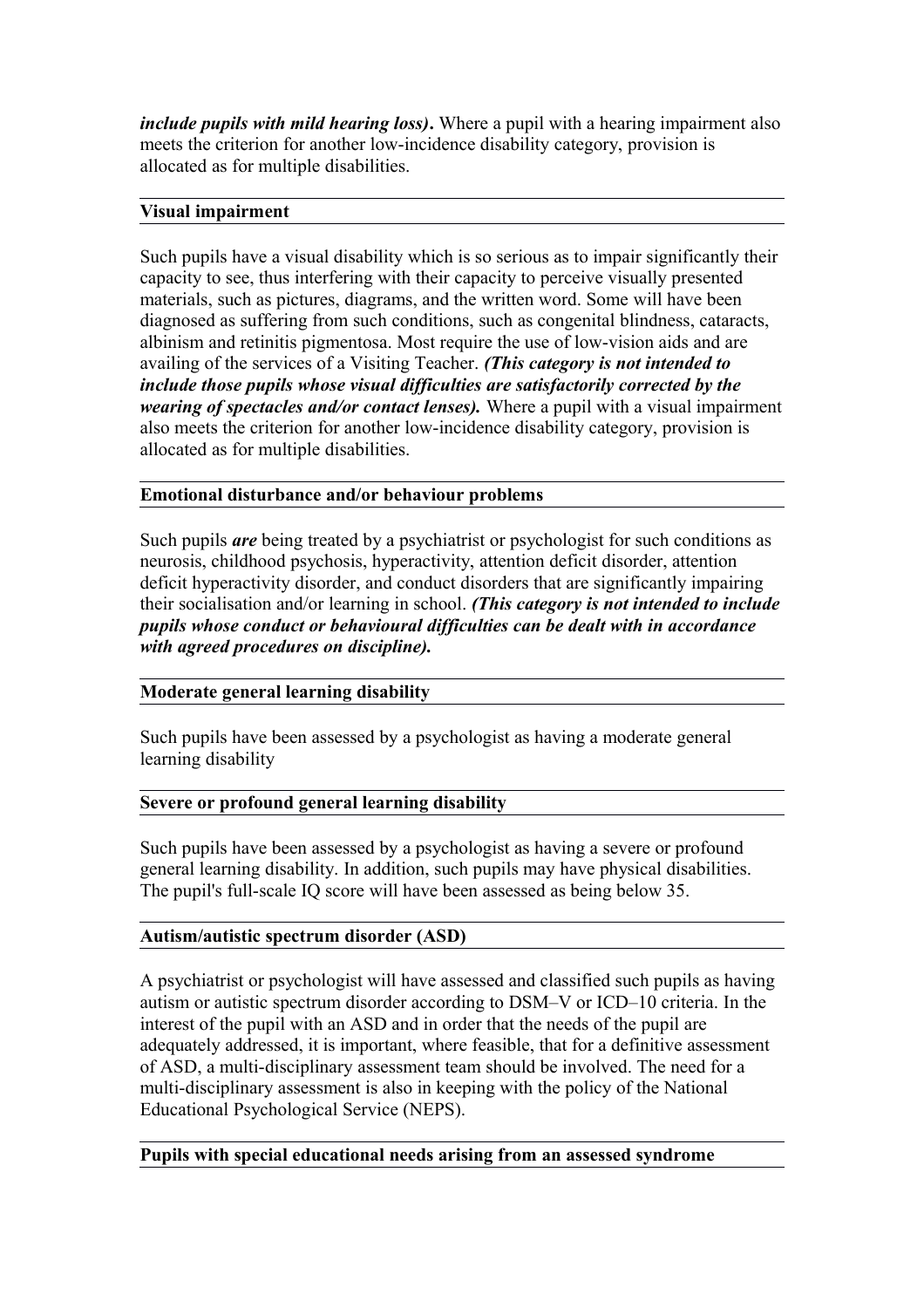The level of additional support to be provided for pupils who present with a particular syndrome e.g. Down syndrome, William's syndrome and Tourette's syndrome will be determined following consideration of psychological or other specialist reports which describes the nature and degree of the pupils special educational needs. Where a pupil with an assessed syndrome has a general learning disability, resource teaching support will be allocated to schools in line with hours allocated to pupils assessed as being within the same IQ band (moderate/severe/profound GLD). Where a pupil with an assessed syndrome has any of the other low-incidence disabilities, resource teaching support will be allocated on that basis.

#### **Specific speech and language disorder**

Such pupils should meet *each* of the following criteria:

- The pupil has been assessed by a psychologist on a standardised test of intelligence that places non verbal or performance ability within the average range or above.
- The pupil has been assessed by a speech therapist on a standardised test of language development that places performance in one or more of the main areas of speech and language development at two standard deviations or more below the mean, or at a generally equivalent level.
- The pupil's difficulties are not attributable to hearing impairment; where the pupil is affected to some degree by hearing impairment, the hearing threshold for the speech-related frequencies should be 40Db;
- Emotional and behavioural disorders or a physical disability are not considered to be primary causes.
- Pupils with speech and language delays and difficulties are not to be considered under this category.
- In the case of specific speech and language disorder it is a pupil's **non-verbal or performance ability** that must be within the average range or above. (i.e. nonverbal or performance IQ of 90, or above).
- The pupil must also have been assessed by a speech and language therapist and found to be at two or more standard deviations (SD) below the mean, or at a generally equivalent level (i.e. - 2 SD or below, at or below a standard score of 70) in one or more of the main areas of speech and language development.
- **Two** assessments, a psychological assessment and a speech and language assessment are necessary in this case.

#### **Multiple disabilities**

Pupils assessed with multiple disabilities meet the criteria for two or more of the disabilities described above. A maximum allocation of five hours teaching support per week from a resource teacher may be made to schools in respect of each pupil assessed as having multiple disabilities.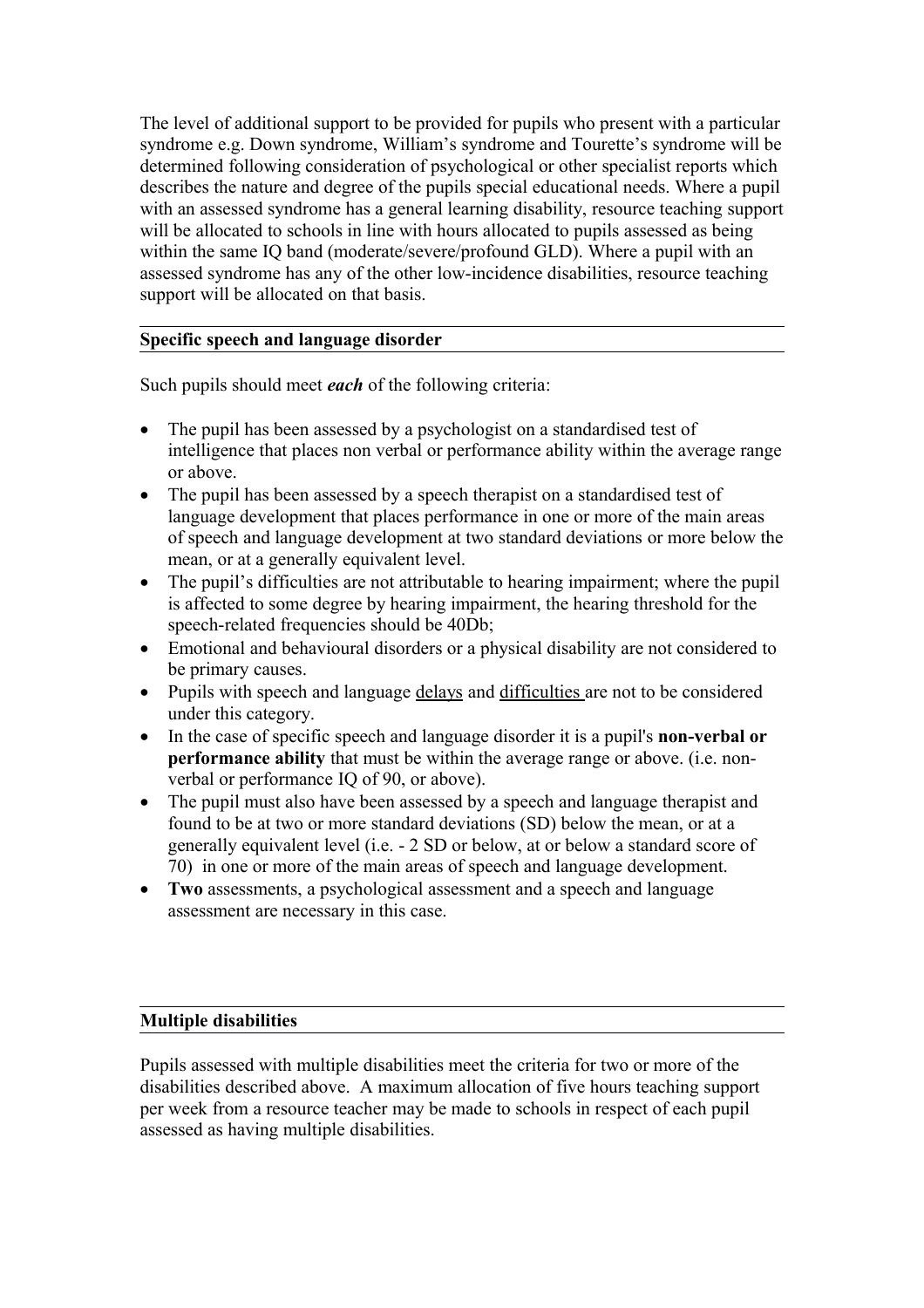# **APPENDIX 2**

**MD CLASS ENROLMENT FORMS**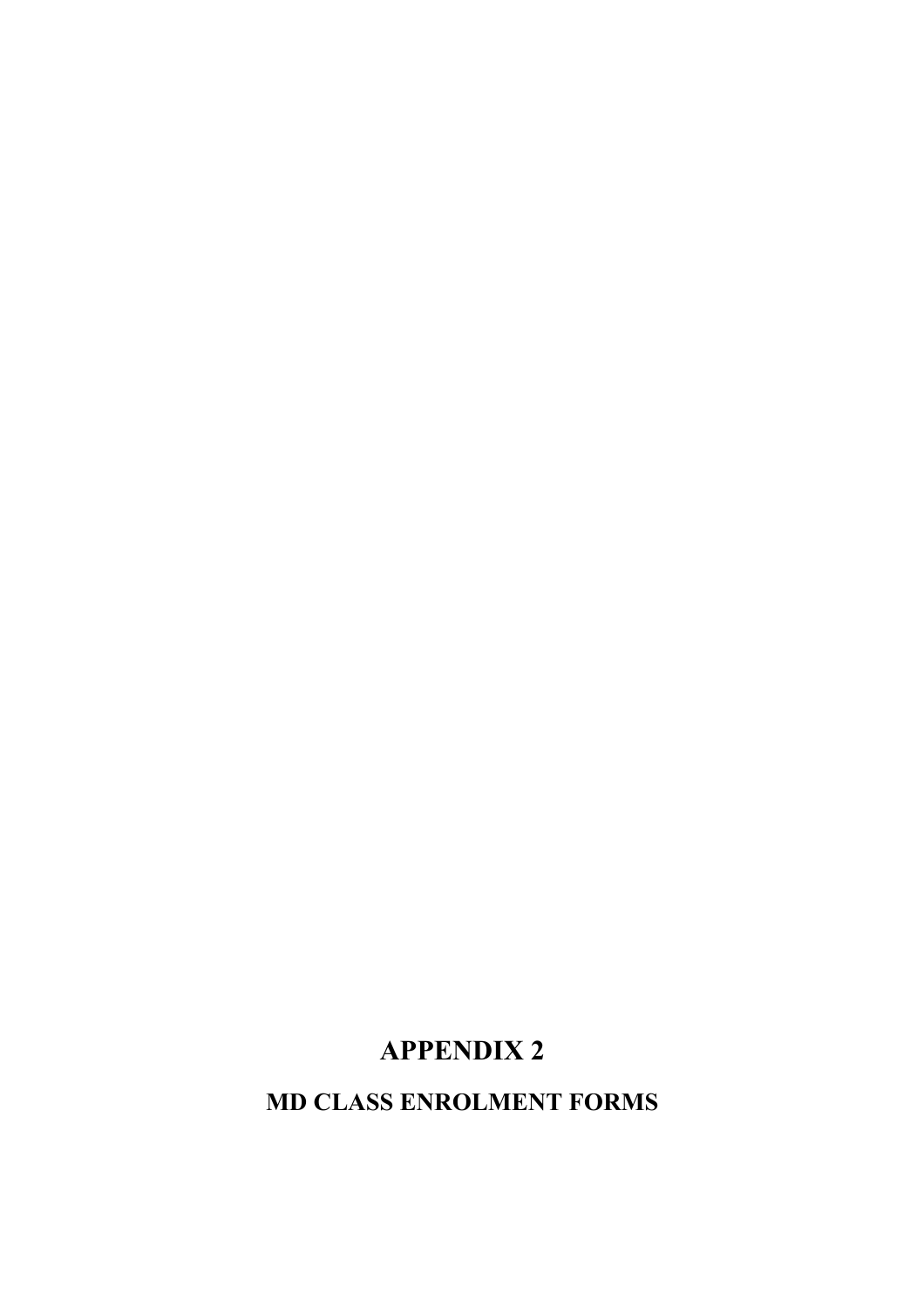

#### **Notification to NCSE of Enrolment in Special School/Special Class**

**Note 1:** 

This form should be used to confirm enrolment of a student in a special school/special class. Pl ensure that all sections of the form are completed in full prior to submitting to the SENO and that **relevant professional reports are attached.**

| <b>STUDENT DETAILS</b><br>A.                     |  |  |                             |  |        |   |
|--------------------------------------------------|--|--|-----------------------------|--|--------|---|
| <b>Name of student</b>                           |  |  |                             |  |        | M |
| <b>Home Address</b>                              |  |  |                             |  | Gender |   |
| <b>PPSN</b>                                      |  |  | <b>Date of Birth</b>        |  |        |   |
| Date enrolled in                                 |  |  | <b>Category of assessed</b> |  |        |   |
| school                                           |  |  | disability                  |  |        |   |
| <b>B.</b>                                        |  |  | <b>SCHOOL DETAILS</b>       |  |        |   |
| <b>Name of School</b>                            |  |  |                             |  |        |   |
| <b>Address of School</b>                         |  |  |                             |  |        |   |
| <b>School roll number</b>                        |  |  | <b>Phone Number</b>         |  |        |   |
| <b>Email address</b><br><b>Name of Principal</b> |  |  |                             |  |        |   |
| Designation of special school, as applicable     |  |  |                             |  |        |   |
| Designation of special class, as applicable      |  |  |                             |  |        |   |

### **C. C. DETAILS OF PROFESSIONAL REPORT(S)**

| <b>Professional</b>                            | <b>Please tick</b> | <b>Author of report</b> | <b>Date of Report</b> |
|------------------------------------------------|--------------------|-------------------------|-----------------------|
| Psychologist                                   |                    |                         |                       |
| <b>Visiting Teacher</b>                        |                    |                         |                       |
| Occupational<br>Therapist                      |                    |                         |                       |
| Psychiatrist                                   |                    |                         |                       |
| <b>Speech and</b><br><b>Language Therapist</b> |                    |                         |                       |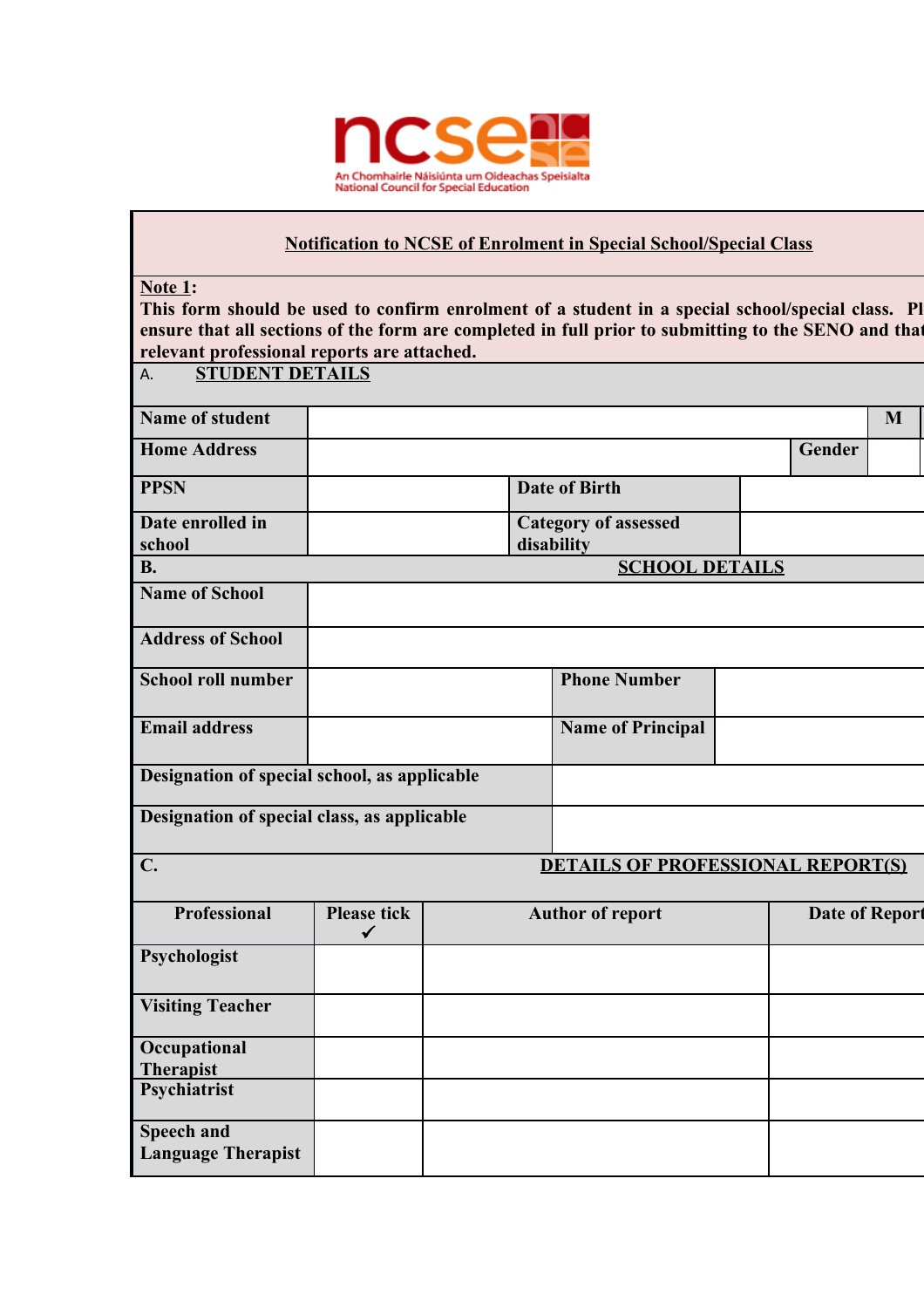|    |                                                                                                                                                                                                                                                                       |                   | Other, please specify     |  |  |  |                                                          |                                 |                                                                                            |             |                                                                                                       |
|----|-----------------------------------------------------------------------------------------------------------------------------------------------------------------------------------------------------------------------------------------------------------------------|-------------------|---------------------------|--|--|--|----------------------------------------------------------|---------------------------------|--------------------------------------------------------------------------------------------|-------------|-------------------------------------------------------------------------------------------------------|
| D. |                                                                                                                                                                                                                                                                       |                   |                           |  |  |  |                                                          |                                 | PARENTAL/GUARDIAN CONSENT and DECLARATION BY PRINCIPAL                                     |             |                                                                                                       |
|    |                                                                                                                                                                                                                                                                       |                   |                           |  |  |  |                                                          |                                 |                                                                                            |             |                                                                                                       |
|    | Note 2:                                                                                                                                                                                                                                                               |                   |                           |  |  |  |                                                          |                                 |                                                                                            |             |                                                                                                       |
|    |                                                                                                                                                                                                                                                                       |                   |                           |  |  |  |                                                          |                                 |                                                                                            |             |                                                                                                       |
|    | 1. The school should consult with parent(s)/ guardian(s) prior to notifying the NCSE of this enrolme<br>2. The NCSE is provided with this information to facilitate the allocation of additional resources to<br>schools for students with special educational needs. |                   |                           |  |  |  |                                                          |                                 |                                                                                            |             |                                                                                                       |
|    |                                                                                                                                                                                                                                                                       |                   |                           |  |  |  |                                                          |                                 |                                                                                            |             | 3. The NCSE is required to keep and maintain these records for the purposes of identifying persons    |
|    |                                                                                                                                                                                                                                                                       |                   |                           |  |  |  |                                                          |                                 |                                                                                            |             | accessing additional resources and planning the provision of special educational and support servi    |
|    |                                                                                                                                                                                                                                                                       |                   |                           |  |  |  |                                                          |                                 | 4. The Declaration at end of this form must be signed by the Principal of the school.      |             |                                                                                                       |
|    |                                                                                                                                                                                                                                                                       |                   | PARENTAL/GUARDIAN CONSENT |  |  |  |                                                          |                                 |                                                                                            |             |                                                                                                       |
|    |                                                                                                                                                                                                                                                                       |                   |                           |  |  |  |                                                          |                                 | I/We, the undersigned, being the parent(s)/guardian(s) of the above named student confirm: |             |                                                                                                       |
|    |                                                                                                                                                                                                                                                                       |                   |                           |  |  |  |                                                          |                                 |                                                                                            |             |                                                                                                       |
|    |                                                                                                                                                                                                                                                                       |                   |                           |  |  |  | That this enrolment has been discussed with me.          |                                 |                                                                                            |             |                                                                                                       |
|    | $\bullet$                                                                                                                                                                                                                                                             |                   |                           |  |  |  |                                                          |                                 |                                                                                            |             | That I am aware that all information relating to this notification of enrolment will be kept on file, |
|    |                                                                                                                                                                                                                                                                       |                   |                           |  |  |  |                                                          |                                 |                                                                                            |             | made available to the SENO/NCSE and may be used for planning and research purposes with a vi          |
|    |                                                                                                                                                                                                                                                                       |                   |                           |  |  |  | to improving the delivery of special education services. |                                 |                                                                                            |             |                                                                                                       |
|    |                                                                                                                                                                                                                                                                       |                   |                           |  |  |  |                                                          |                                 |                                                                                            |             |                                                                                                       |
|    |                                                                                                                                                                                                                                                                       |                   |                           |  |  |  | That placement in the school/class is subject to review. |                                 |                                                                                            |             |                                                                                                       |
|    |                                                                                                                                                                                                                                                                       |                   |                           |  |  |  |                                                          |                                 |                                                                                            |             |                                                                                                       |
|    | <b>Signed</b>                                                                                                                                                                                                                                                         |                   |                           |  |  |  | Name                                                     |                                 |                                                                                            | Date        |                                                                                                       |
|    | <b>Signed</b>                                                                                                                                                                                                                                                         |                   |                           |  |  |  | Name                                                     |                                 |                                                                                            | <b>Date</b> |                                                                                                       |
|    |                                                                                                                                                                                                                                                                       |                   |                           |  |  |  |                                                          | <b>DECLARATION OF PRINCIPAL</b> |                                                                                            |             |                                                                                                       |
|    |                                                                                                                                                                                                                                                                       | I hereby confirm: |                           |  |  |  |                                                          |                                 |                                                                                            |             |                                                                                                       |
|    |                                                                                                                                                                                                                                                                       |                   |                           |  |  |  |                                                          |                                 |                                                                                            |             | that this enrolment is supported by the Chairperson of the school's Board of Management.              |
|    | that in making enrolment full consideration has been given to any support services already                                                                                                                                                                            |                   |                           |  |  |  |                                                          |                                 |                                                                                            |             |                                                                                                       |
|    |                                                                                                                                                                                                                                                                       |                   | the school.               |  |  |  |                                                          |                                 |                                                                                            |             |                                                                                                       |
|    |                                                                                                                                                                                                                                                                       |                   | (where appropriate).      |  |  |  |                                                          |                                 |                                                                                            |             | that the staged approach to assessment as outlined in DES circular 02/05 has been followe             |
|    | <b>Signed</b>                                                                                                                                                                                                                                                         |                   |                           |  |  |  |                                                          | <b>Date</b>                     |                                                                                            |             |                                                                                                       |
|    |                                                                                                                                                                                                                                                                       |                   |                           |  |  |  |                                                          |                                 |                                                                                            |             |                                                                                                       |

# **Scoil** Réalt**a na Maidine Application to Enrol Form**

# **APPENDIX 3**

# **PRIORITY RATING SCALE**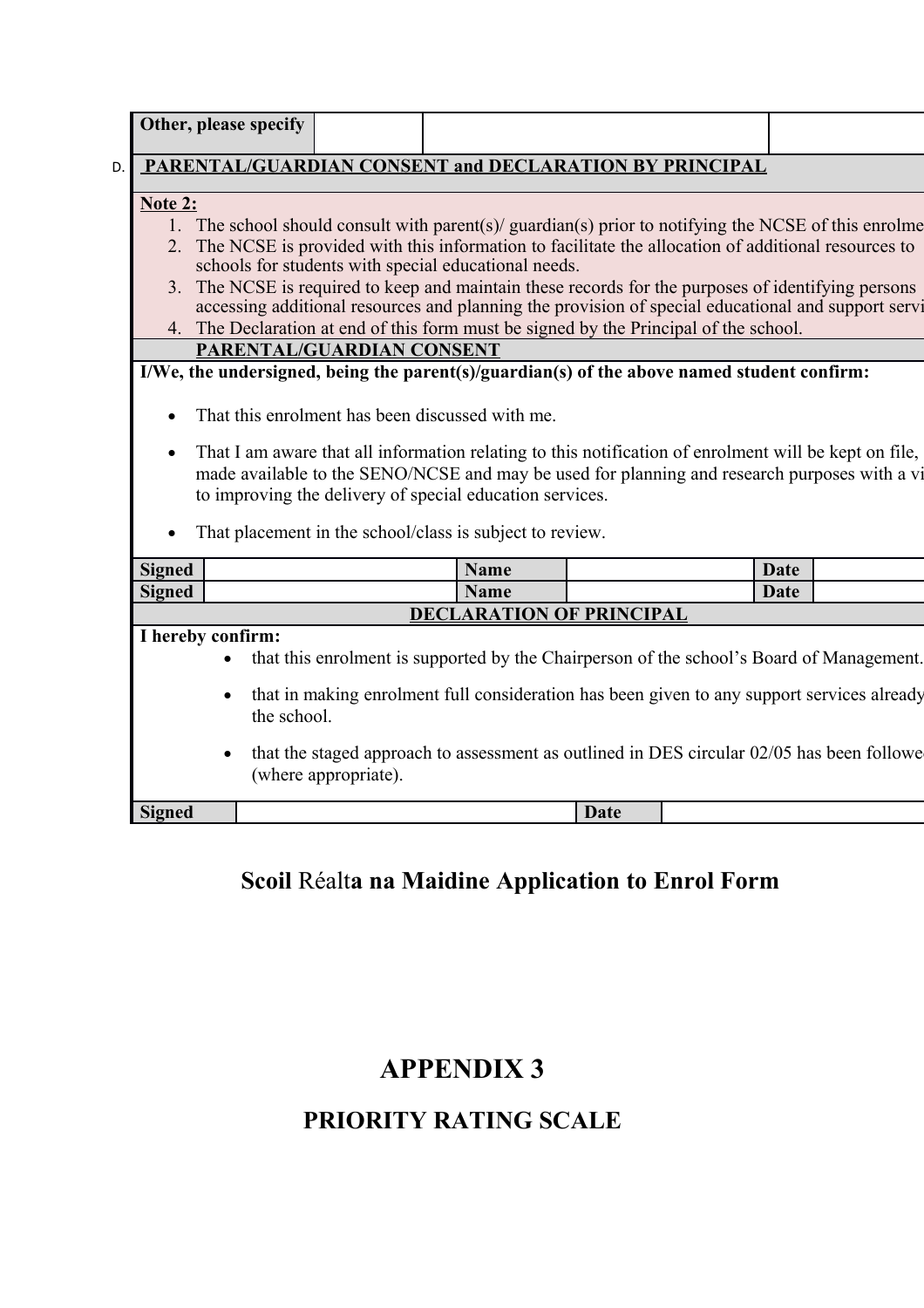| <b>Section</b>                            | Area                                                                                                                                                                                                              | <b>Rating</b>         |                          |
|-------------------------------------------|-------------------------------------------------------------------------------------------------------------------------------------------------------------------------------------------------------------------|-----------------------|--------------------------|
|                                           |                                                                                                                                                                                                                   | High<br>Medium<br>Low | 3<br>$\overline{2}$<br>1 |
| 1                                         | Number of disabilities and reports from professionals<br>e.g. NEPS, KIDS, CAMHS, HSE. These reports are in<br>line with the specifications of Circular 02/05 and a<br>professional has recommended the placement. |                       |                          |
| 2                                         | Report from class teachers and the school's SEN team<br>clearly indicating interventions adopted and how the<br>child's needs are not being met in the mainstream<br>school setting solely.                       |                       |                          |
| $\overline{3}$                            | Age appropriate for profile of class $-$ e.g.<br>appropriateness of integrating a 5-year old with MD<br>with predominantly 8-10 year olds in the same class<br>setting?                                           |                       |                          |
| $\overline{4}$                            | Previous attendance in an alternative or specialised<br>placement.                                                                                                                                                |                       |                          |
| 5                                         | School catchment area.                                                                                                                                                                                            |                       |                          |
| 6                                         | Appropriateness of specific child's application to the<br>overall enrolment policy of the school.                                                                                                                 |                       |                          |
| <b>Total</b>                              | <b>Overall Rating</b>                                                                                                                                                                                             |                       |                          |
| T <sub>0</sub><br><b>Follow</b><br>Up on: |                                                                                                                                                                                                                   |                       |                          |
| <b>Decisio</b><br>n                       |                                                                                                                                                                                                                   |                       |                          |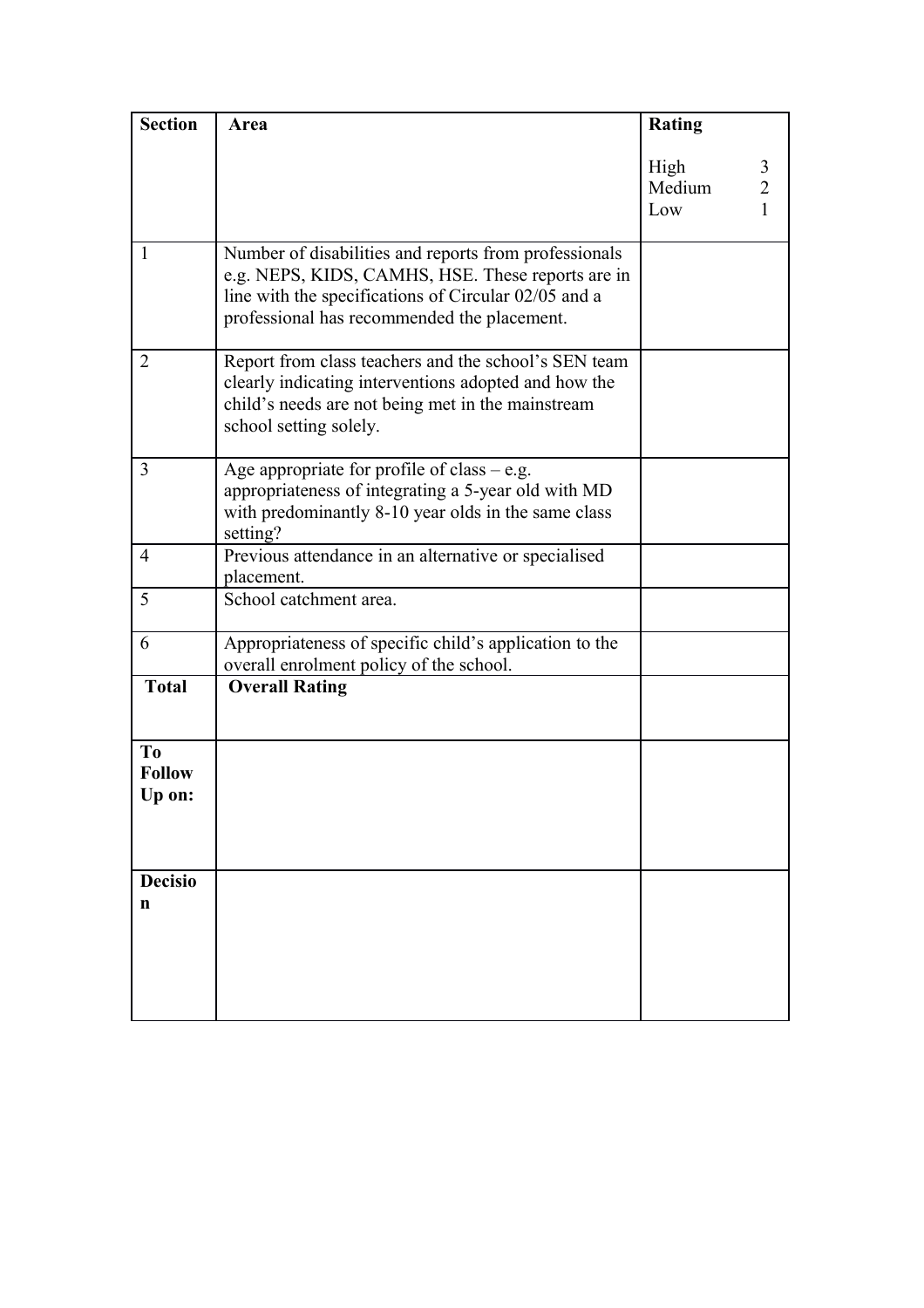# **APPENDIX 3**

### **TIMETABLES**

#### **Sample 1: Class Timetable**

|                  | <b>Monday</b>        | Tuesday              | Wednesday          | Thursday           | Friday             |
|------------------|----------------------|----------------------|--------------------|--------------------|--------------------|
| 9-9.05           | Tionól               | Tionól               | Tionól             | Tionól             | Tionól             |
| 9.05-9.30        | <b>News</b>          | Paired Reading       | <b>News</b>        | Paired Reading     | Paired Reading     |
|                  |                      | (mainstream)         |                    | (mainstream)       | (mainstream)       |
| $9.45 - 10.15$   | Listening Skills     | <b>News</b>          | Listening Skills   | <b>News</b>        | <b>News</b>        |
| 10.15-10.30      | S.P.H.E/ Brain Gym   | Bua Na Cainte        | S.P.H.E/Brain Gym  | Religion           | Bua Na Cainte      |
|                  |                      |                      |                    |                    | Swimming 10.30-    |
|                  |                      |                      |                    |                    | 12.10              |
|                  | <b>Sos</b>           | <b>SOS</b>           | <b>SOS</b>         | <b>SOS</b>         | <b>SOS</b>         |
| 10.45-11.30      | Maths                | Literacy             | Literacy           | English            | Maths              |
|                  |                      |                      | Gymnastics         |                    |                    |
| 11.30-12.10      | <b>Gross Motor</b>   | Maths                | Maths              | <b>Gross Motor</b> | Literacy           |
|                  |                      |                      | Violin             |                    |                    |
| 12.10-12.40      |                      |                      |                    |                    |                    |
|                  | Lón                  | Lón                  | Lón                | Lón                | Lón                |
| Ag ithe 6 12.45- | Ag ithe 6 12.45-     | Ag ithe 6 12.45-     | Ag ithe 6 12.45-   | Ag ithe 6 12.45-   | Ag ithe 6 12.45-   |
| 12.55            | 12.55                | 12.55                | 12.55              | 12.55              | 12.55              |
| $1.10 - 2.00$    | <b>Social Skills</b> | <b>Social Skills</b> | <b>SESE</b>        | <b>SESE</b>        | Ceol               |
| Mainstream       |                      | <b>PE</b>            |                    |                    |                    |
|                  |                      |                      |                    |                    |                    |
| 2.00-2.35        | RazKids/Wordshark    | Art                  | Raz Kids/Wordshark | Art                | Raz Kids/Wordshark |
| $2.35 - 2.40$    | Críoch an Lae        | Críoch an Lae        | Críoch an Lae      | Críoch an Lae      | Críoch an Lae      |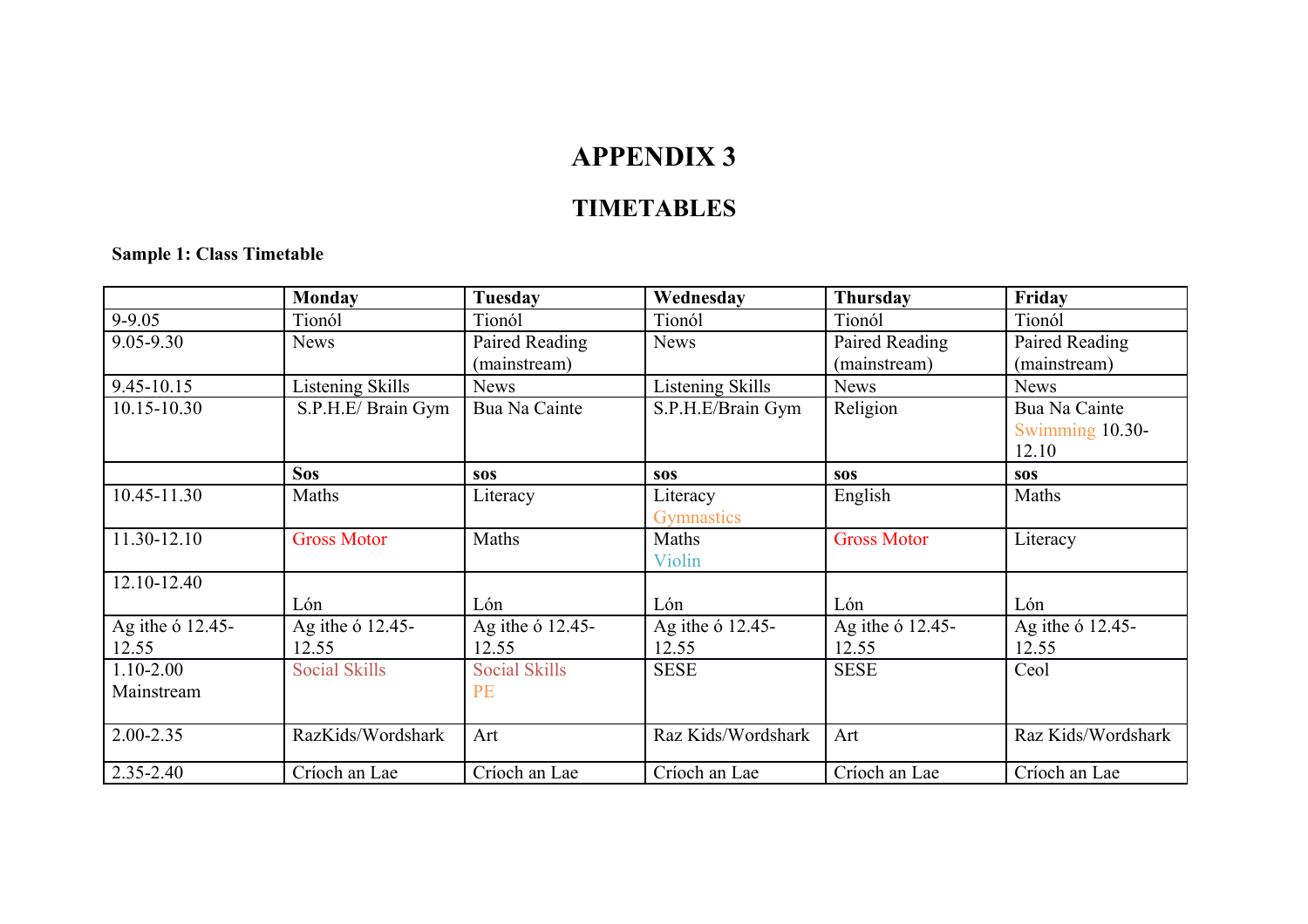### **Sample 2: Class Timetable**

| $8:50-9:00$     | Assembly                                                                                                            |
|-----------------|---------------------------------------------------------------------------------------------------------------------|
| $9:00 - 9:45$   | (1Maths with a group from $3^{rd}$ (4 boys)                                                                         |
|                 | (2) One to one $9.30 - 9:45$ – clicker/wordshark                                                                    |
| $9:45-10:45$    | Individual timetables for literacy. Teacher and SNA                                                                 |
|                 | Reading - Handwriting - Wordbox - Phonics - Stile - Written Activity - 'Write From The Start'                       |
|                 | Pat Programme                                                                                                       |
| 10:45           | Breakfast Club – eats sos. Board Game. Social group.                                                                |
|                 | reverse inclusion                                                                                                   |
| <b>Sos</b>      | Playtime                                                                                                            |
| 11:10           | (1) Two students MD room for maths                                                                                  |
|                 | Two students mainstream for Irish with class teacher and SNA<br>(2)                                                 |
| $11:50 - 12:00$ | Language activities, social skills & auditory processing.                                                           |
| 12:00 12:30     | Children will attend mainstream class for religious instruction with their own peers. Teacher $&$ SNA will support. |
| $12:30-1:00$    | Lunch & Playtime                                                                                                    |
| $1:00 - 2:00$   | Art, SESE, P.E., Baking, O.T. & trips to the library.                                                               |
| $2:00 - 2:30$   | Fine motor skill & sensory work. -cutting - theraputty -jigsaws - beading - pegs - sand -water - kitchen - typing   |